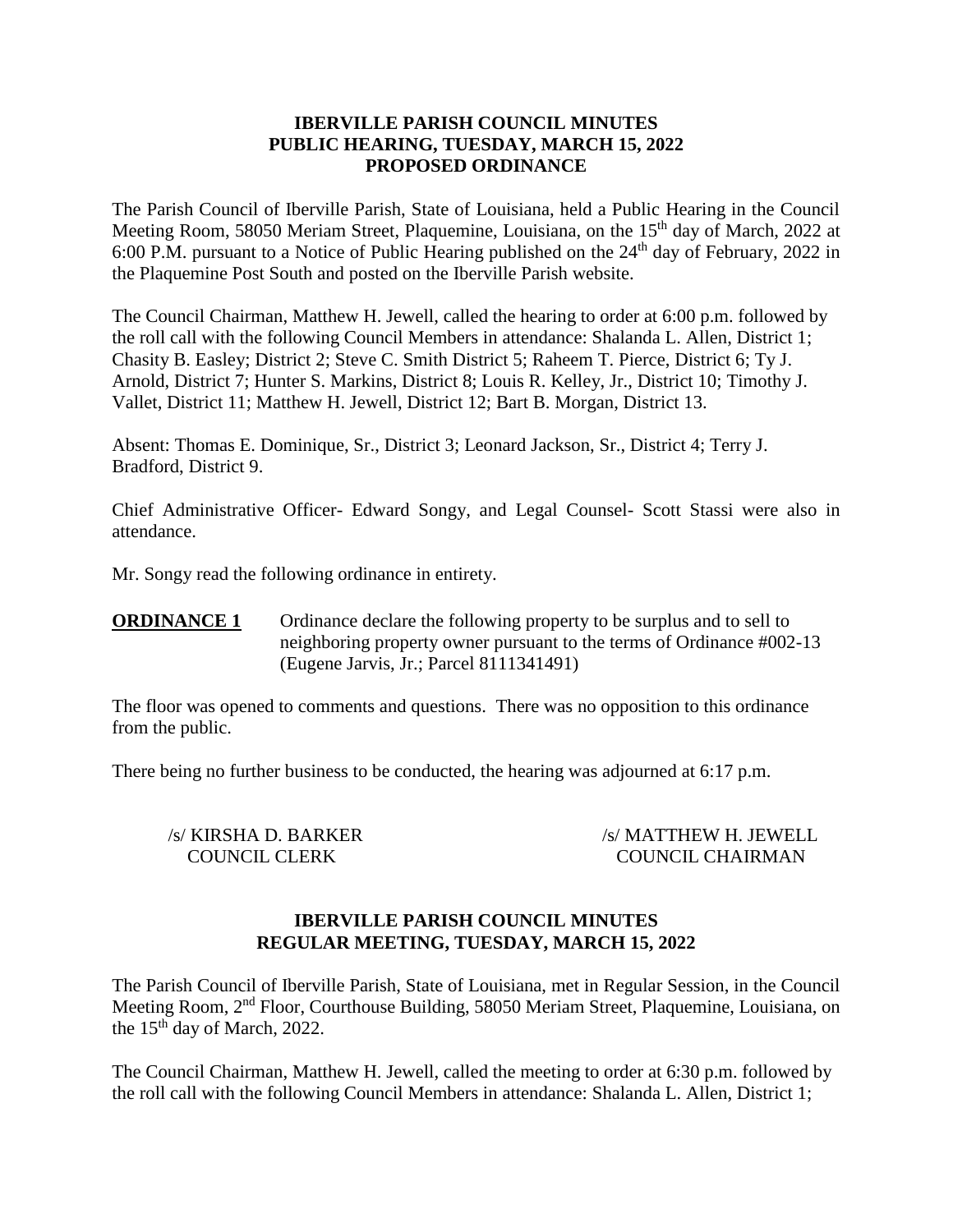Chasity B. Easley; District 2; Thomas E. Dominique, Sr., District 3; Steve C. Smith District 5; Raheem T. Pierce, District 6; Ty J. Arnold, District 7; Hunter S. Markins, District 8; Terry J. Bradford, District 9; Louis R. Kelley, Jr., District 10; Timothy J. Vallet, District 11; Matthew H. Jewell, District 12; Bart B. Morgan, District 13.

Absent: Leonard Jackson, Sr., District 4.

Chief Administrative Officer- Edward Songy, and Legal Counsel- Scott Stassi were also in attendance.

A quorum was present and due notice had been posted and published in the Plaquemine Post South newspaper on the  $10<sup>th</sup>$  day of March, 2022. The Pledge of Allegiance followed.

Council Chairman Jewell called for anyone wanting to make public comments to register with the Clerk. No one registered to speak.

### ADDENDUM

Upon a motion by Councilman Arnold, and seconded by Councilman Vallet, it was moved to add the addendum item to the agenda as New Business #3. The motion having been duly submitted to a vote was duly adopted by the following yea and nay votes on roll call:

YEAS: Allen, Easley, Smith, Pierce, Arnold, Markins, Bradford, Kelley, Vallet, Morgan. NAYS: None. ABSTAIN: None. ABSENT: Dominique, Jackson.

The motion was declared adopted by the Chairman on March 15, 2022.

### PRESENTATIONS AND APPEARANCES

None.

### APPROVAL OF MINUTES

Upon a motion by Councilman Smith, and seconded by Councilman Pierce, it was moved to wave the reading of the minutes of February 15, 2022 and approve as written. The motion having been duly submitted to a vote was duly adopted by the following yea and nay votes on roll call:

YEAS: Allen, Easley, Smith, Pierce, Arnold, Markins, Bradford, Kelley, Vallet, Morgan. NAYS: None. ABSTAIN: None. ABSENT: Dominique, Jackson.

The motion was declared adopted by the Chairman.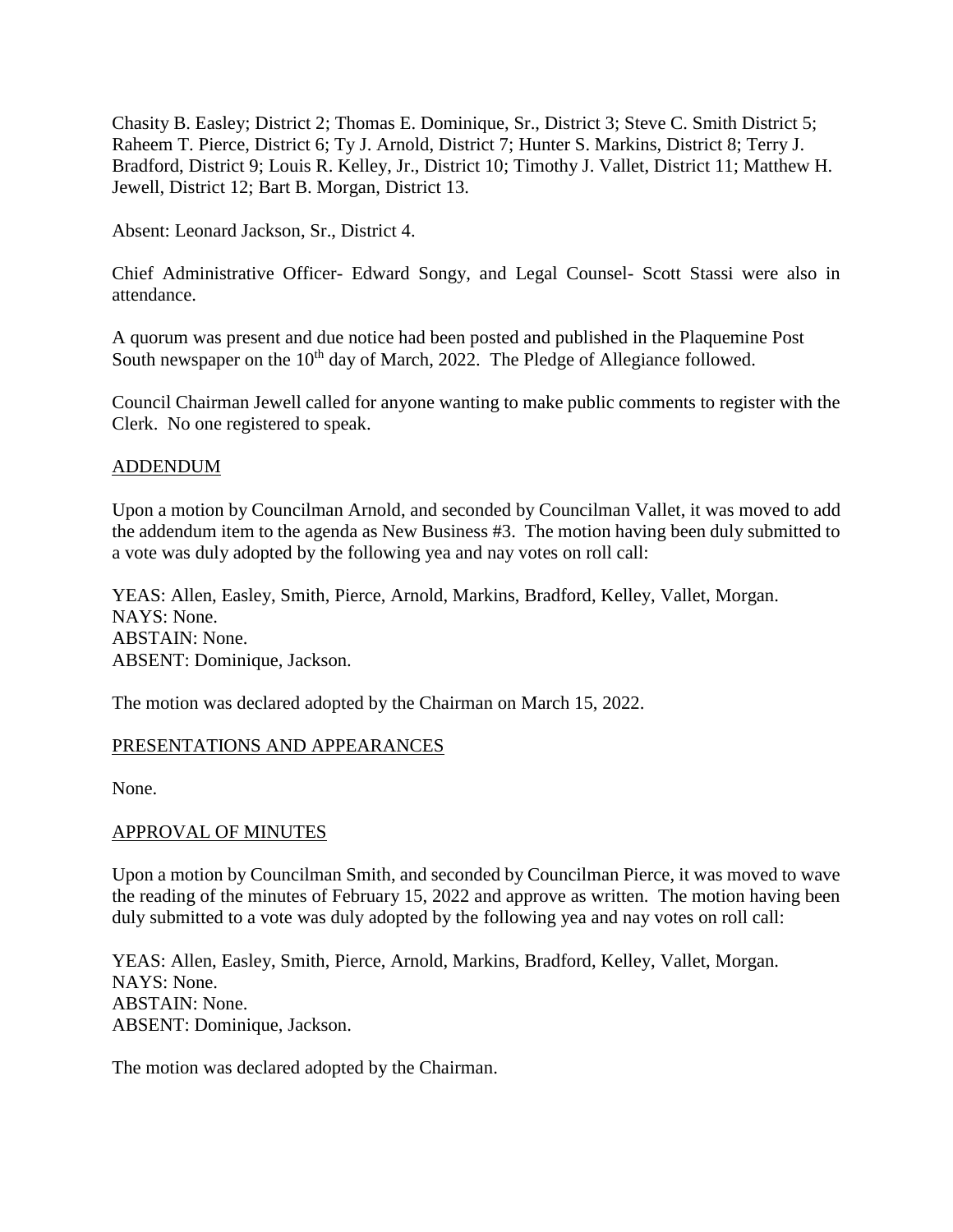### PRESIDENT'S REPORT

CAO, Edward Songy, Jr. reported on the following in the absence of President Ourso:

- Mr. Songy stated the Wreaths across America educational mobile exhibit will be at the Parish's Veterans Memorial site on April 3, 2022 from 10 a.m. to 2 p.m.
- The Parish wide litter pickup will be on Saturday, April 23, 2022 from 8 a.m. to 1 p.m.
- Tullier Services will install three culvert pipes by the Bayou Manchac floodgates in District 13.
- The Seymourville Park improvements are ongoing in District 6.
- Mr. Tom David, representing Pan American Engineers spoke before the Council about the GOSEP and FEMA funds. Due to the storm events that impacted the Parish, the Parish will receive the first allocation of \$1,891,639. There will be a second allocation later on. EOP Director, Clint Moore is routinely called by the public seeking help with a buy out or an elevate. The Parish does not have a program. The Parish would like to have help with severe repetitive loss homes that need elevations. It is estimated at \$200,000 per house to buy them out or elevate the home. If it costs more then what is allotted then the home owner must come up with the difference. There will be an outreach program through FEMA and there is a list of those with repetitive losses (estimating 8 homes).

# FINANCIAL REPORT

Finance Director, Randall Dunn stated the bank has agreed to 2.45% on the refinance for the introduced bond ordinance tonight. He stated the Courthouse security equipment was delivered but they are still waiting on the metal to frame the door front. The project is about 75% complete. The Parish is waiting on a punch list for the IPRD maintenance facility. They are installing an 8 ft box culvert, and then remove the pipe under the field currently. If any of the Council members want to go out and look at the site he will take them out there. Also, financial statements were presented tonight.

Councilman Vallet asked about the Elks Club, and Mr. Dunn stated that building is gone now.

# OLD BUSINESS

# **ORDINANCE IPC# 003-22**

### **ORDINANCE TO DECLARE THE FOLLOWING PROPERTY TO BE SURPLUS AND TO SELL TO NEIGHBORING PROPERTY OWNER PURSUANT TO THE TERMS OF ORDINANCE # 002-13 (EUGENE JARVIS, JR.; PARCEL 8111341491)**

WHEREAS the Parish of Iberville has a tax interest in the property described below which has been adjudicated for non-payment of property taxes.

WHEREAS "Property 1" listed below, has been previously declared to be surplus by Iberville Parish Council Ordinance # 003-14.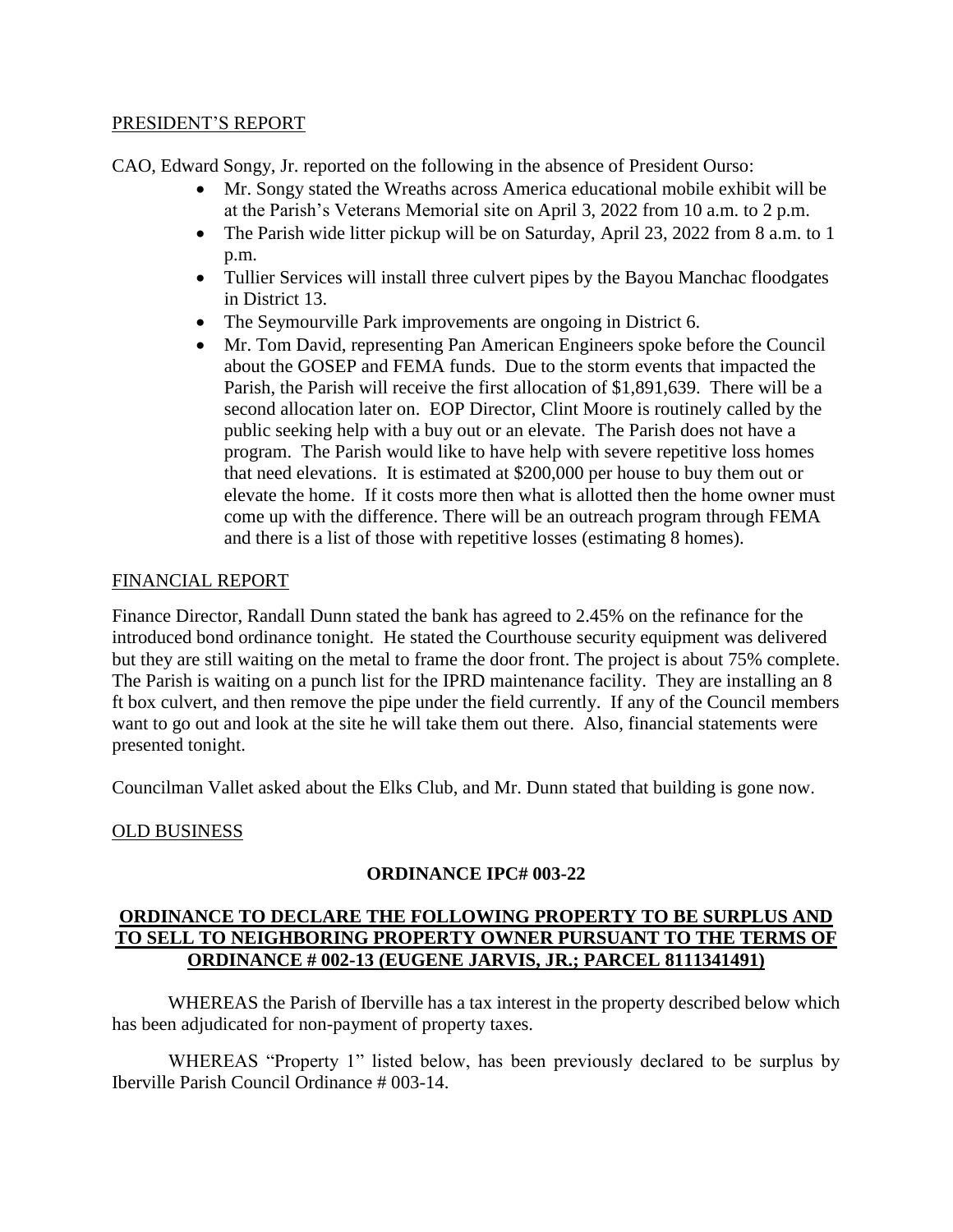WHEREAS the adjudicated property listed herein has been maintained for at least one year by an adjoining landowner. Section 14 of IPC Ordinance # 002-13 states: "Notwithstanding any provision of this Ordinance, Iberville Parish Council may, pursuant to the provisions of La. R.S. 47:2201(2)(B), as revised by Act 511 of 2009, allow adjoining landowners of an adjudicated property which constitutes an adjudicated vacant lot to purchase the adjudicated vacant lot for any price set by Iberville Parish Council without any public bidding at a public meeting of the Iberville Parish Council provided that Iberville Parish Council determines that the adjoining landowner has maintained the property for a period of one (1) year prior to the sale. Such sale shall be deemed a public sale under the provisions of this subpart."

WHEREAS contingent upon the requirements of law being met, including but not limited to, proper notice to any interested parties, advertisement in the official journal of Iberville Parish and the production of the three sworn affidavits attesting to the adjoining landowner's maintenance of the adjudicated lots, the Iberville Parish Council desires, and intends to sell the following properties:

1.) *Lot 22 of Block "A" only of:* **Parcel #** 8111341491 **Tax debtor:** Eugene Jarvis, Jr. **Location of property:** South Street, White Castle **Adjoining landowner intending to acquire ownership:** McDaigle Enterprises, LLC Represented by Christopher Daigle (Owner of adjoining Lots: W/2 Lot 21 and Lots 7, 8, 9A, 18, 19 & 20) **Suggested price:** \$ 2,500.00

BE IT ORDAINED that the property described above is not needed for public purposes and is declared to be surplus and should be returned to commerce.

BE IT FURTHER ORDAINED that the property described above shall be sold to the adjoining landowner listed in accordance with the terms of Ordinance # 002-13 and the Iberville Parish Adjudicated Property Program as administered by the Parish Administrator.

BE IT FURTHER ORDAINED that the adjoining landowner of the adjudicated property may purchase the adjoining property for the price suggested above unless another price is designated by the Iberville Parish Council.

BE IT FURTHER ORDAINED that all ordinances or resolutions or parts thereof in conflict herewith are hereby repealed.

BE IT FURTHER ORDAINED should any part of this ordinance be declared null, void, invalid, illegal or unconstitutional, the remainder of the said ordinance shall remain in full force and effect.

This ordinance shall become effective on this the  $15<sup>th</sup>$  day of March, 2022.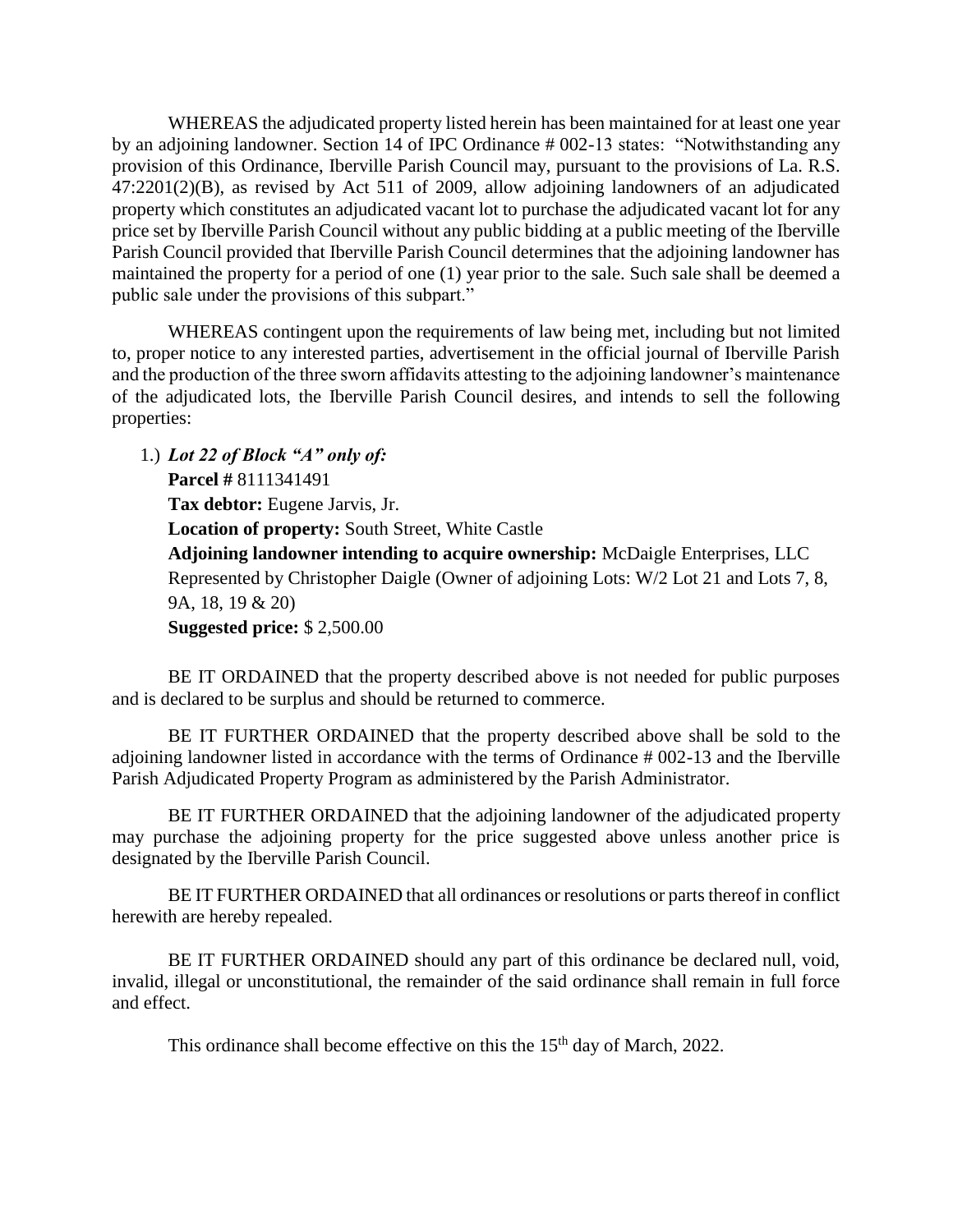The foregoing ordinance which was previously introduced at the meeting of the Iberville Parish Council on February 15, 2022 and a summary thereof having been published in the official journal on February 24, 2022, the public hearing on this ordinance held on the  $15<sup>th</sup>$  day of March, 2022, at 6:00 p.m., in the Council Meeting Room, 58050 Meriam Street, Plaquemine, Louisiana, was brought up for final passage with a motion by Councilman Vallet, and seconded by Councilman Bradford, having been duly submitted to a vote, the ordinance was duly adopted by the following yea and nay vote on roll call:

YEAS: Allen, Easley, Smith, Pierce, Arnold, Markins, Bradford, Kelley, Vallet, Morgan. NAYS: None. ABSTAIN: None. ABSENT: Dominique, Jackson.

The ordinance was declared adopted by the Chairman on the 15<sup>th</sup> day of March, 2022.

### NEW BUSINESS

- A) Introduction of Ordinances
	- 1) Ordinance to amend the Iberville Parish Personnel Policy Handbook to provide for "Medicinal Marijuana" provided for by Licensed Physicians
	- 2) Ordinance to adopt Backflow Prevention Control Policy for customers connected to Iberville Parish Utility Water Supply
	- 3) Ordinance authorizing the issuance of [not to exceed Six Million Dollars (\$6,000,000)] of Sales Tax Refunding Bonds of the Parish of Iberville, State of Louisiana and providing for other matters in connection therewith

Upon a motion by Councilman Bradford, seconded by Councilman Pierce it was moved that a public hearing be held on Tuesday, April 19, 2022 at 6:00 p.m. on the introduced ordinances.

The motion having been duly submitted to a vote, was duly adopted by the following yea and nay votes on roll call:

YEAS: Allen, Easley, Smith, Pierce, Arnold, Markins, Bradford, Kelley, Vallet, Morgan. NAYS: None. ABSTAIN: None. ABSENT: Dominique, Jackson.

The motion was declared adopted by the Chairman on March 15, 2022.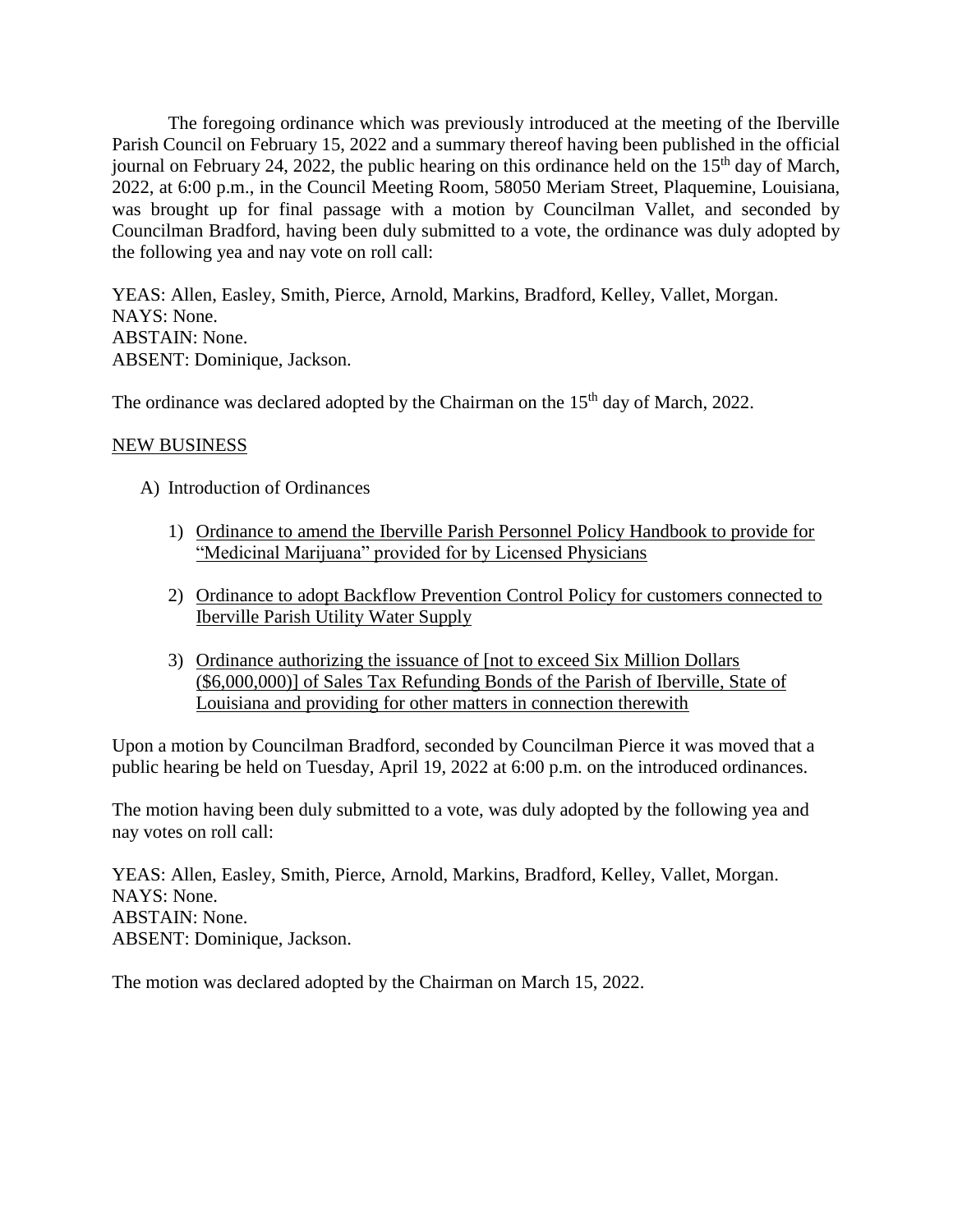### RESOLUTION COMMITTEE REPORT

The Resolution Committee met on Tuesday, March 15, 2022 at 6:17 p.m., followed by the roll call with the following Resolution Committee Members only in attendance: Smith, Vallet, Pierce, Arnold, Kelley, Markins, Morgan.

Absent: Jackson, Dominique.

The following resolution was read aloud by Mr. Songy:

A) Resolution approving the appointment of a Director and an Alternate Director to represent the Iberville Parish Natural Gas System, State of Louisiana, on the Board of Directors of the Louisiana Municipal Natural Gas Purchasing and Distribution Authority as provided by Chapter 10-B of Title 33 of the Louisiana Revised Statutes of 1950

Councilman Vallet made a recommendation to forward the resolution to the regular meeting, seconded by Councilman Markins. The recommendation having been duly submitted to a vote was duly adopted by the following yea and nay votes on roll call by Resolution Committee Members only:

YEAS: Smith, Vallet, Pierce, Arnold, Kelley, Markins, Morgan. NAYS: None. ABSTAIN: None. ABSENT: Jackson, Dominique.

The recommendation was declared adopted by the Chairman to forward this item to the regular meeting.

During the Regular Meeting:

### **RESOLUTION IPC# 2022-005**

# **RESOLUTION APPROVING THE APPOINTMENT OF A DIRECTOR AND AN ALTERNATE DIRECTOR TO REPRESENT THE IBERVILLE PARISH NATURAL GAS SYSTEM, STATE OF LOUISIANA, ON THE BOARD OF DIRECTORS OF THE LOUISIANA MUNICIPAL NATURAL GAS PURCHASING AND DISTRIBUTION AUTHORITY AS PROVIDED BY CHAPTER 10-B OF TITLE 33 OF THE LOUISIANA REVISED STATUTES OF 1950**

The following resolution was offered by Councilman Vallet, and seconded by Councilman Markins.

WHEREAS, the IBERVILLE PARISH NATURAL GAS SYSTEM, State of Louisiana, has previously become a member of the Authority in accordance with the Act; and